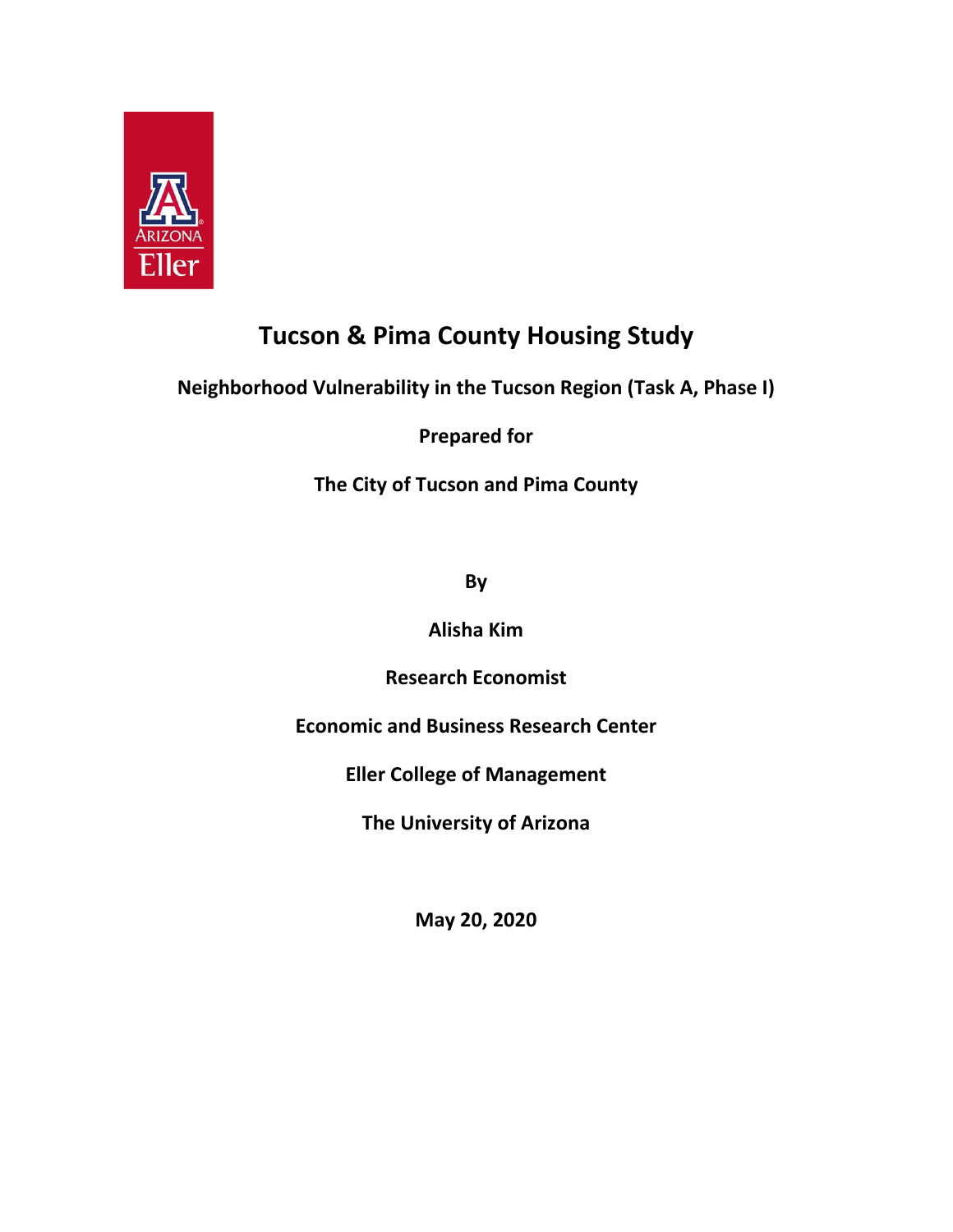The City of Tucson, Pima County, and the Economic and Business Research Center at the University of Arizona have collaborated to study housing and neighborhood vulnerability within the City of Tucson and Pima County. The goal of the first phase of this study is to identify "vulnerable", or stressed, neighborhoods within our region by compiling a Neighborhood Vulnerability Index.

Vulnerability in this context refers to the differing ability of members of particular socio‐ demographic groups to withstand threats to their livelihoods, security, and social, economic, and political networks.  $\frac{1}{2}$  Measures of social vulnerability attempt to integrate a set of characteristics of people and places that make them especially likely to be harmed by shocks such as natural disasters or development and rising housing prices.  $2$  The Vulnerability Index may be used for geographically ‐ targeted strategies to direct resources, policies, and programs to best meet the needs of Tucson and Pima County's unique neighborhoods.

# **Vulnerability Factors**

The Neighborhood Vulnerability Index was developed by calculating a composite score of these five factors that signal vulnerability in a community:

- Percent of residents that identify as anything other than "non-Hispanic white alone"
- Percent of households who rent, rather than own, their homes
- Percent of residents aged 25 and over who lack a four-year bachelor's degree or higher
- Percent of households with incomes below 80% of Area Median Income (as determined by HUD)
- Share of children that live in households below the official poverty line

More information about these five factors and the study can be found in the Methodology tab.

# **Neighborhood Vulnerability Index Map**

This interactive map illustrates the vulnerability findings from the most recent 2018 5‐year American Community Survey data, collected and published by the U.S. Census Bureau. Scroll over the map to see more details about the status of each census tract, or zoom in to find your own neighborhood!

Note: The lightest blue color indicates the tract is "Not Vulnerable" while progressively darker colors indicate increasing levels of "Vulnerability".

Click here for Full Screen Map

# **2018 Neighborhood Vulnerability Index Summary**

There are 241 total census tracts in Pima County, with 157 of those tracts within or adjacent to the City of Tucson boundary. This study found 103 vulnerable census tracts in Pima County, or

Tucson & Pima County Housing Study (Task A, Phase I) 2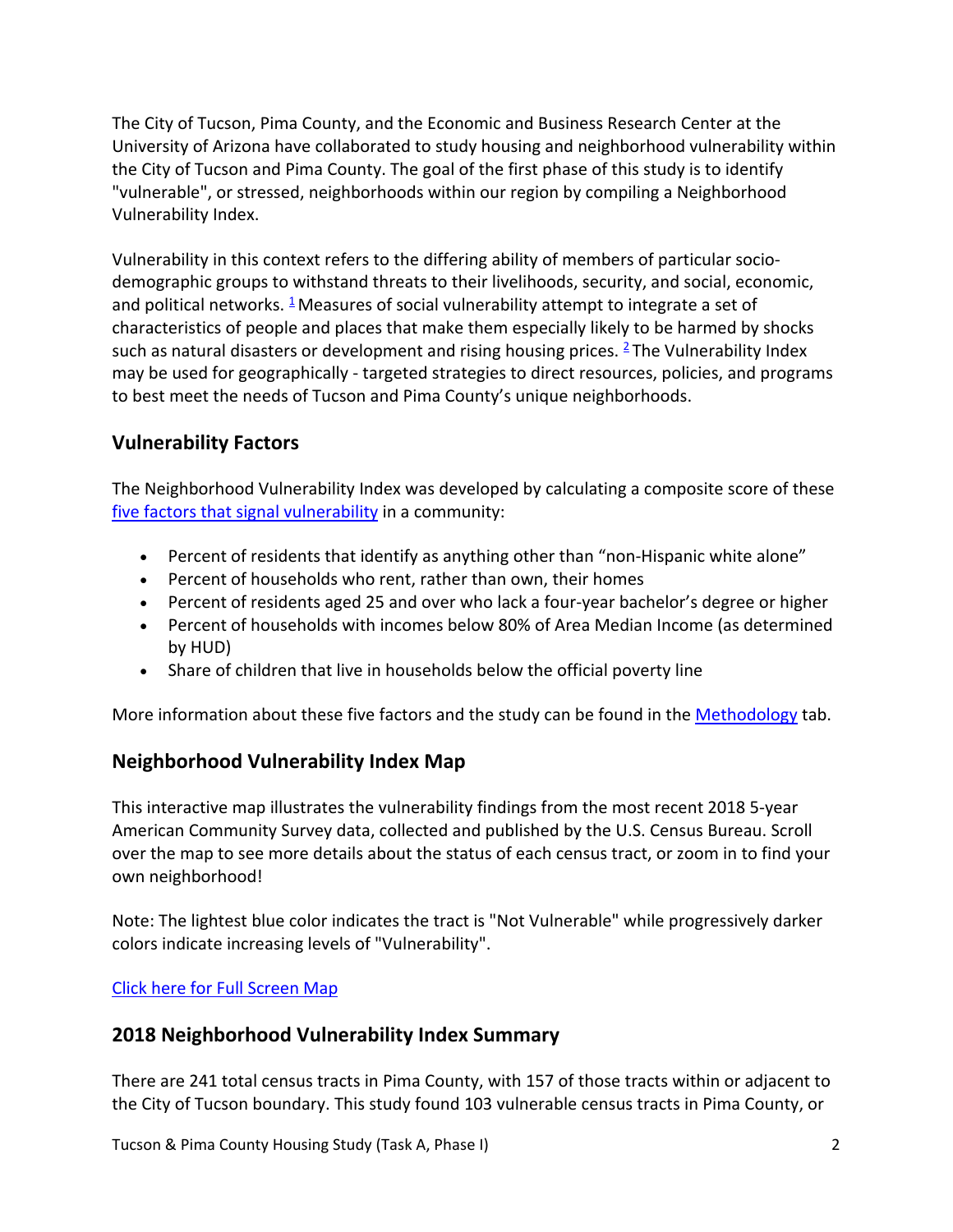42.7%. Of the total vulnerable tracts, 87 were within the City of Tucson - this means that 55.4% of census tracts in Tucson were found to be vulnerable in some way.

# **How our Neighborhoods have Changed (since 2013)**

Which census tracts in the City of Tucson and Pima County changed in absolute vulnerability since the 2013 5-year American Community Survey results? Scroll over the map to see more details about the status of each changed census tract: light blue for becoming "Not Vulnerable" in 2018, purple for becoming "Vulnerable".

There are 30 tracts that experienced a change in vulnerability status: 16 went from Not Vulnerable to Vulnerable, while 13 went from Vulnerable to Not Vulnerable. See more details about these tracts below the map.



#### **Figure 1: 2018 City of Tucson Map**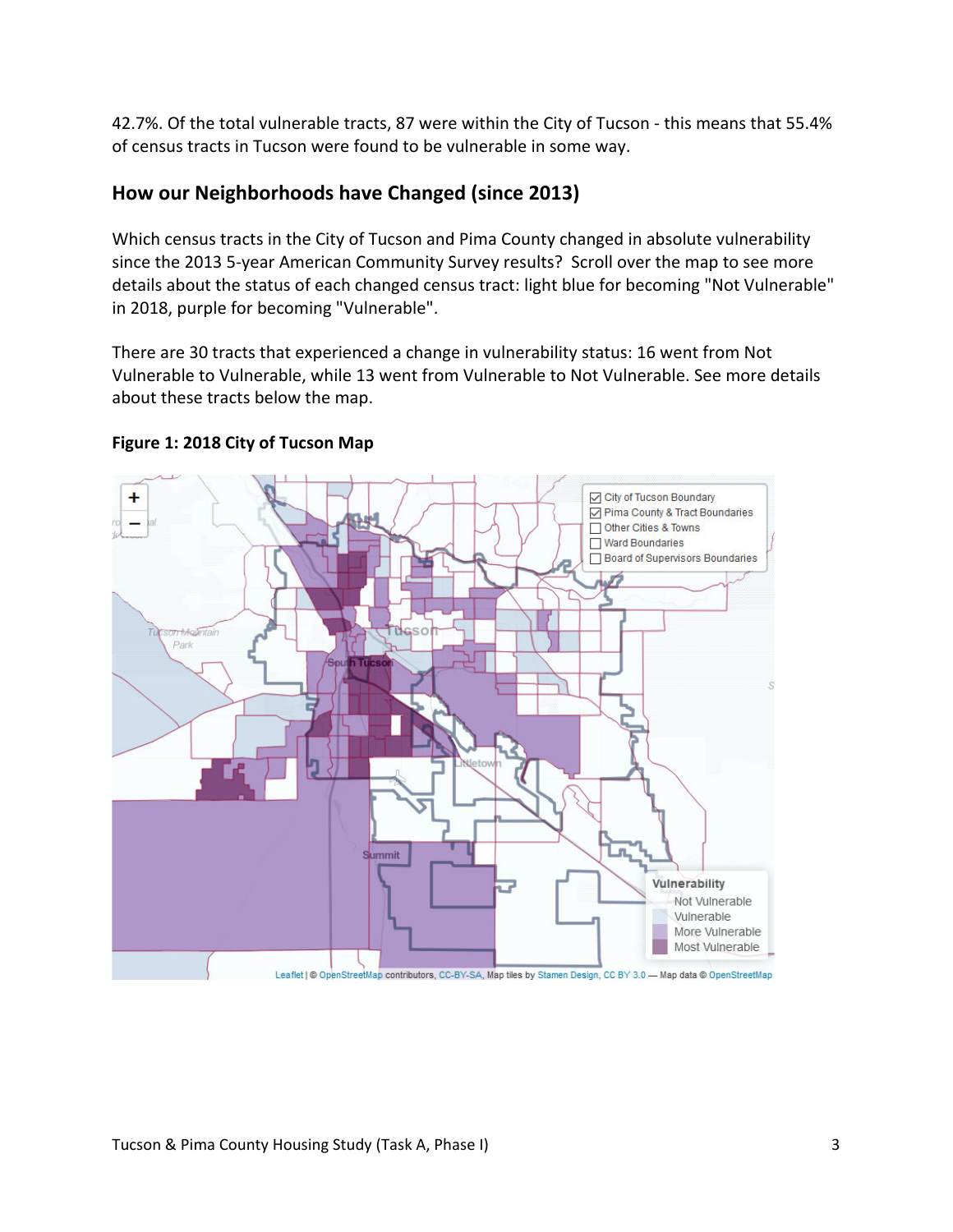#### **Figure 2: 2018 Pima County Map**



# **Comparing the 2018 Index and the 2013 Index**

To track change over the last decade we evaluated the exact same variables from the 2013 5‐ year American Community Survey and compared to the most recent data. The 2013 ACS covers the period 2009‐2013 and thus allows us to see the whole decade 2009‐2018. We found that in 2018, there was a net change of three more tracts classified as vulnerable than in 2013.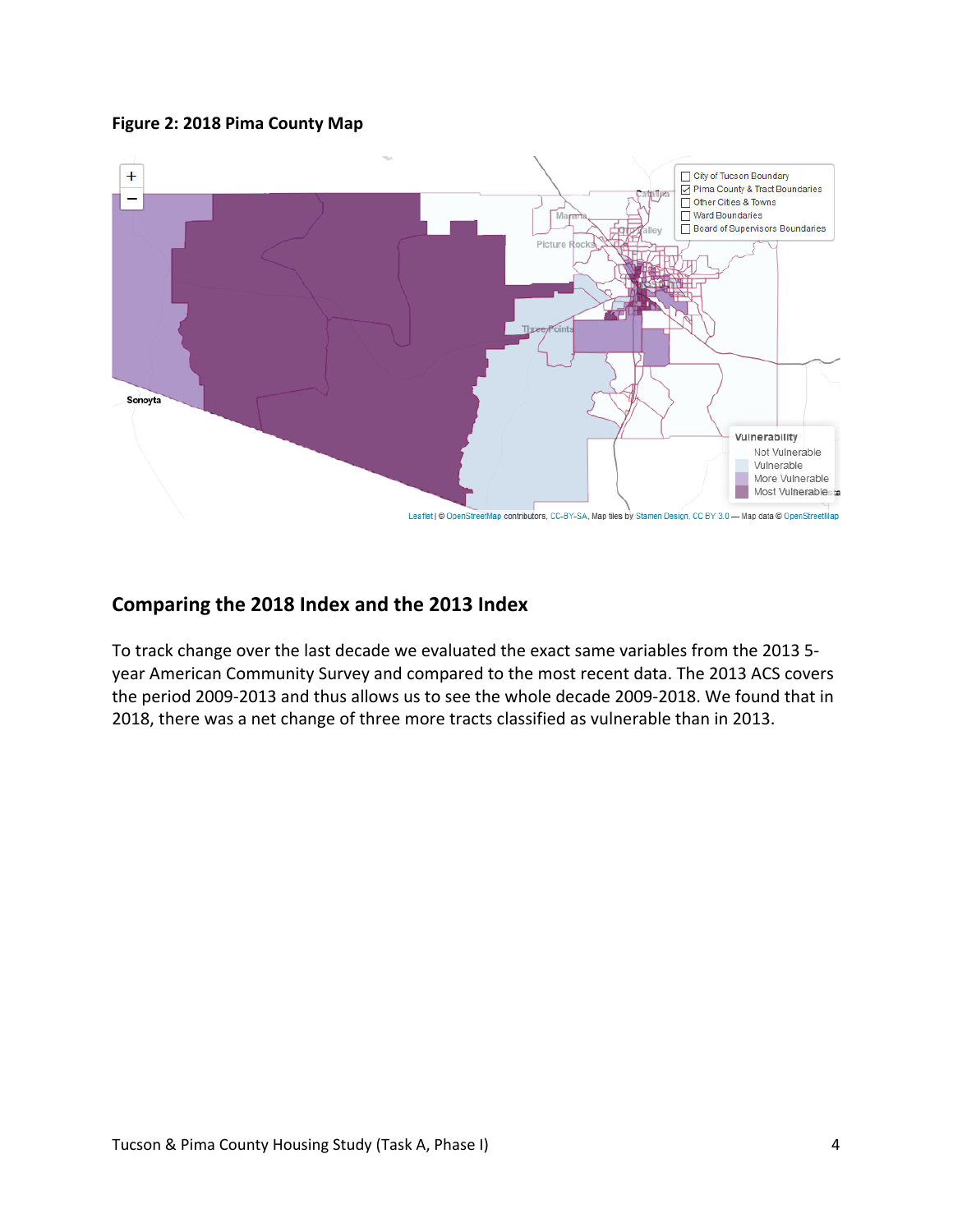**Figure 3: City of Tucson Trend Map**



**Figure 4: Pima County Trend Map**

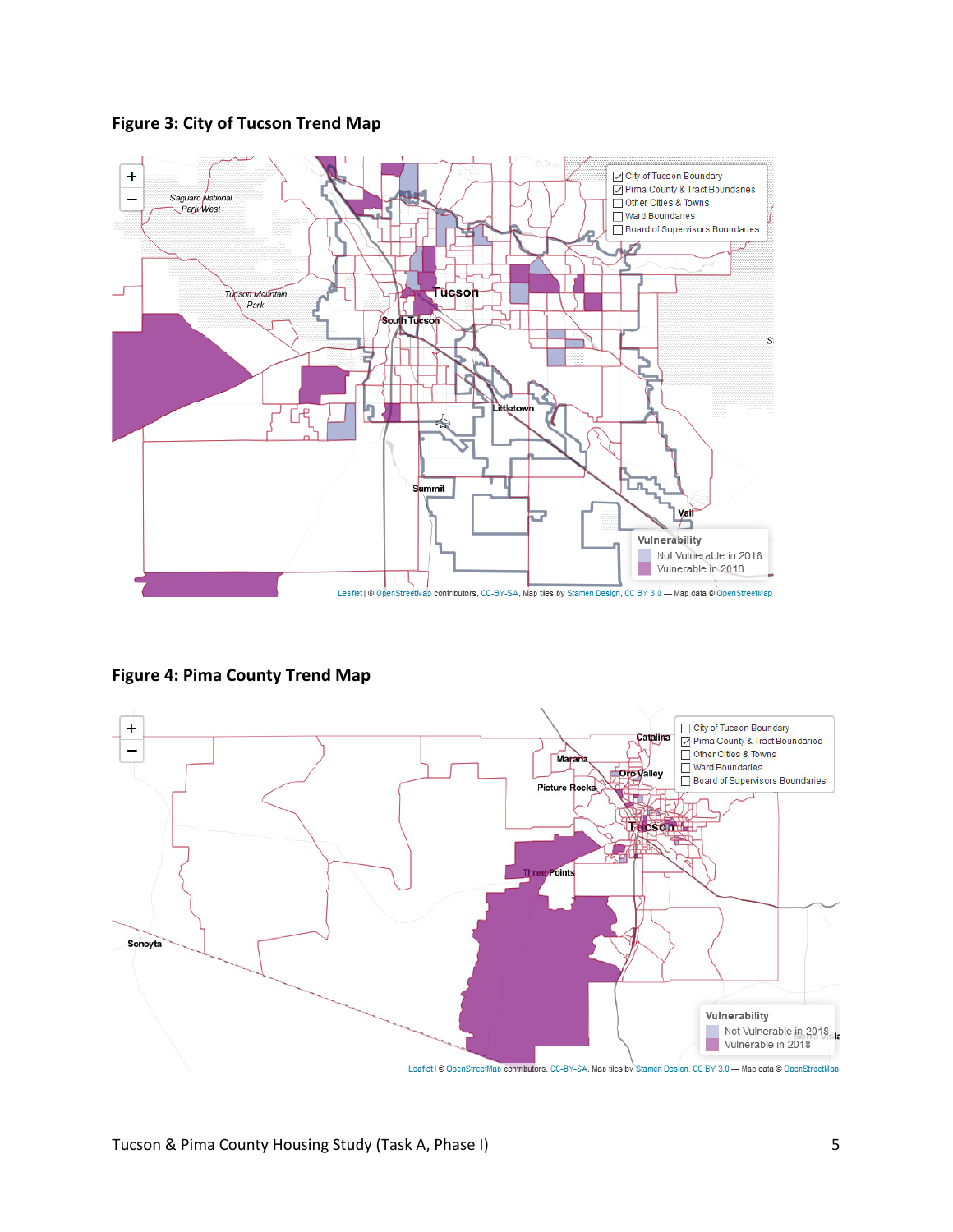Of the five vulnerability factors ‐ high ratio of non‐white persons, high ratio of renters, high ratio of persons lacking a college degree, high ratio of households below 80% of median income, and high ratio of children living in poverty ‐ what changed between 2009 and 2018 to make more areas of Tucson and Pima County more vulnerable?

For those 16 census tracts that changed from Not Vulnerable to Vulnerable, most tracts became vulnerable due to change in just one factor. The most changed vulnerability factor was the share of children living in poverty, with 13 of the 16 newly vulnerable census tracts becoming vulnerable due to this factor; furthermore, three of those 13 tracts also had households move to under 80% of median income to increase the vulnerability of the tract.

For the 13 census tracts that changed from some level of vulnerability to Not Vulnerable, most tracts saw improvements in either household income or the share of children living in poverty, or both ‐ basically a mirror image of those tracts that shifted into vulnerability. Neither ratio of renters nor the ratio of persons with a college degree in a given tract were instrumental in vulnerability changes in 2009‐2018 decade.

# **2013 Neighborhood Vulnerability Index**

For comparison purposes, we developed a vulnerability index using the exact same variables to show where our neighborhoods were five years ago, using data from the 2013 5‐year American Community Survey. The 2013 ACS covers the period 2009‐2013 and is the most directly comparable ACS survey to the 2018 data (ACS five‐year estimates are produced over a five year time period and can only be compared to non-overlapping five-year estimates).

During this time period, the Tucson metro region was deep in the Great Recession. Our housing market hit a low point in January 2012 and overall employment declined from 2009 through 2013.

Scroll over the map to see more details about the status of each census tract in 2013, or zoom in to find your own neighborhood!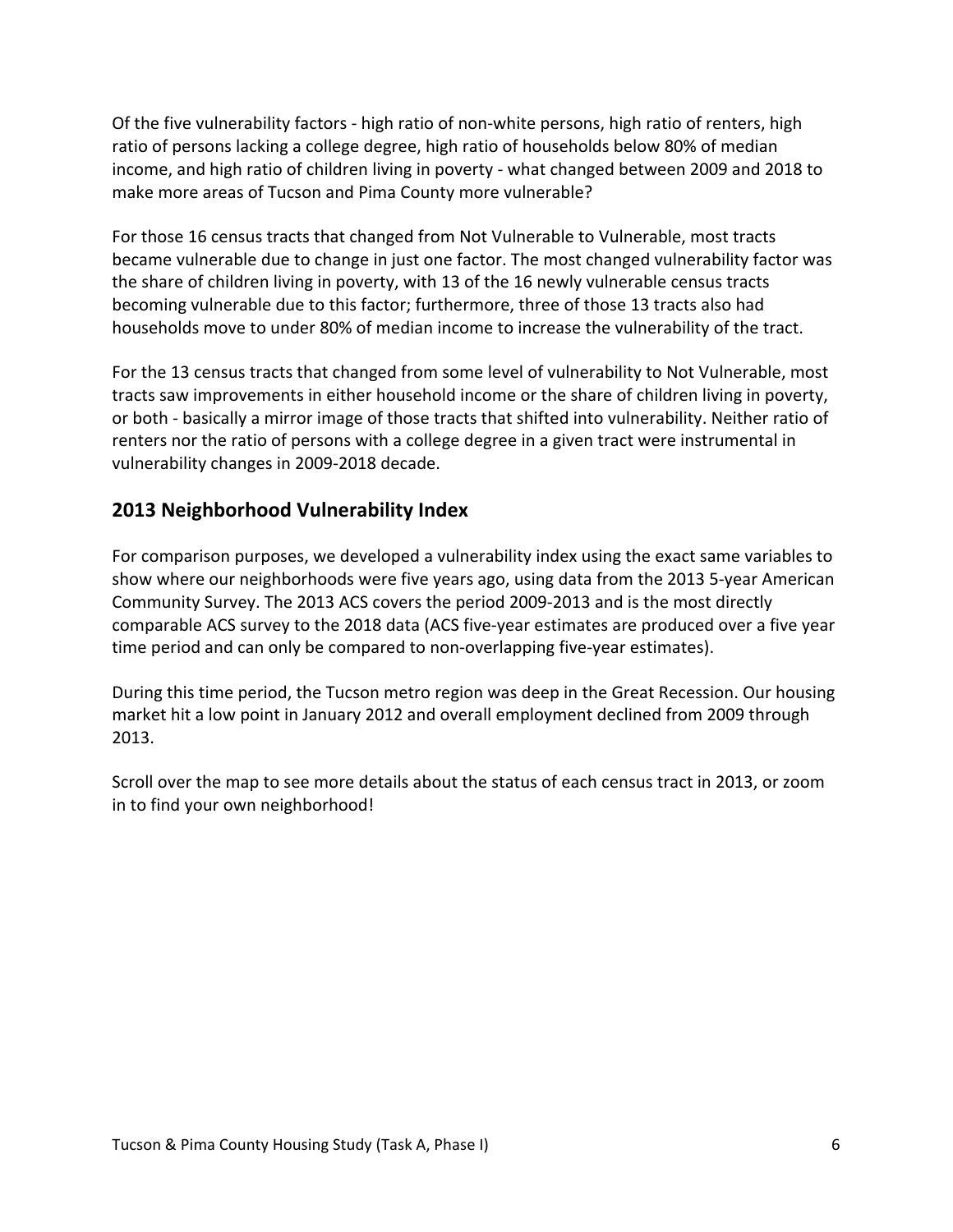#### **Figure 5: 2013 City of Tucson Map**



**Figure 6: 2013 Pima County Map**

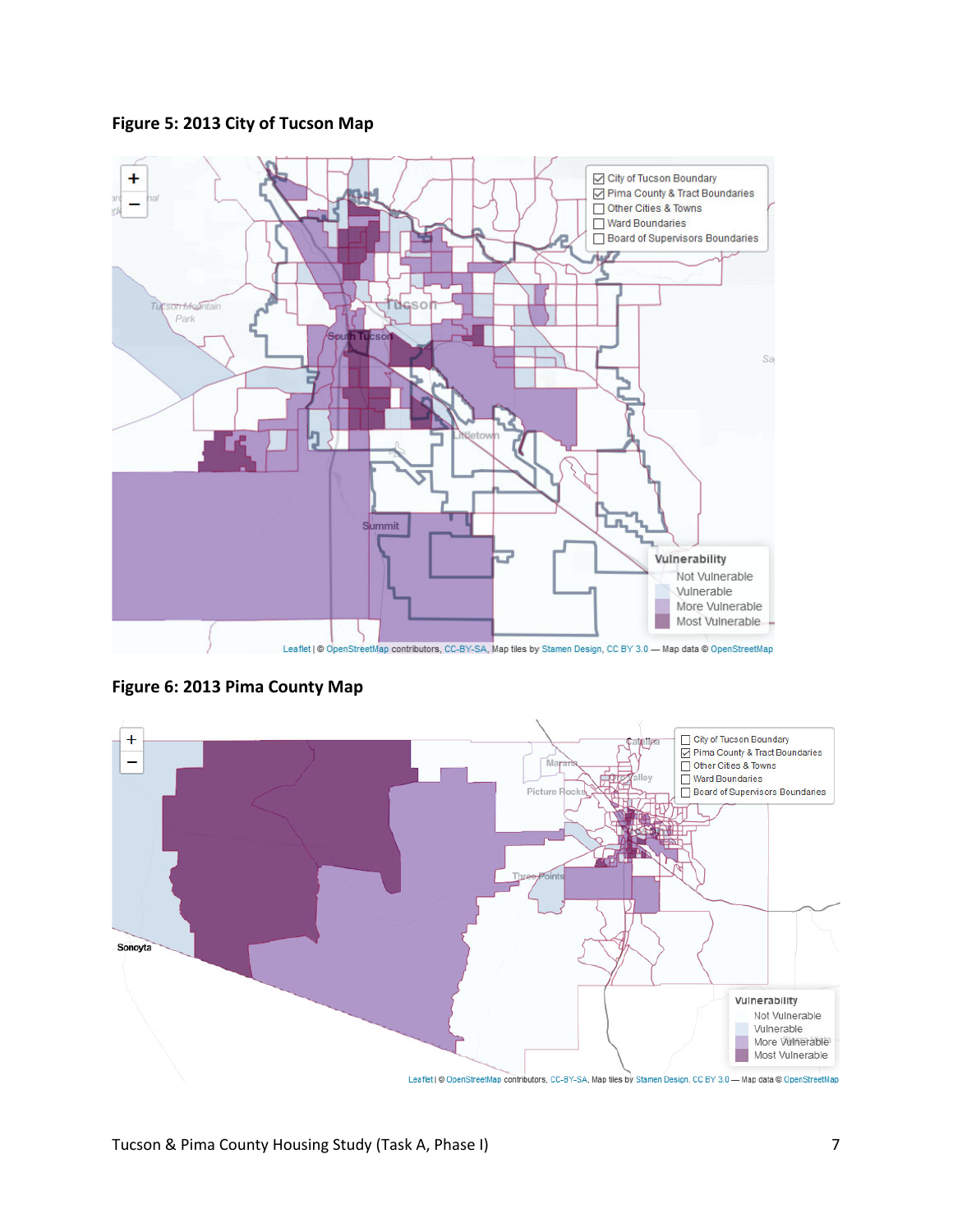# **2013 Neighborhood Vulnerability Index Summary**

Of the 241 total census tracts in Pima County, evaluation of the 2013 ACS data found 100 vulnerable census tracts in Pima County, or 41.5%. Of the total vulnerable tracts, 86 were within the City of Tucson ‐ this means that 54.7% of census tracts in Tucson were found to be vulnerable in some way in 2013.

# **What is neighborhood vulnerability?**

The concept of social vulnerability stems from disaster mitigation research and focuses on the socioeconomic characteristics of households in neighborhoods that might determine the collective ability to prepare for and cope with a "hazard event" such as natural, public health, or economic disaster (Highfield et al., 2016). Particularly vulnerable areas may not only be disproportionately affected by the disaster itself, but also may not be able achieve long‐term recovery (Martin, 2015).

# **Study methodology**

This phase of the City of Tucson/Pima County housing study project was modeled after the Austin Uprooted study, a peer‐reviewed and generally accepted methodology for measuring neighborhood vulnerability. The preceding maps were built after calculating a composite score of five relevant indicators to determine whether a given census tract falls above or below the mean measurement of the metropolitan area. While there are certainly more than five indicators that may signal neighborhood vulnerability, many of those indicators are overlapping and may dilute findings as a greater number of indicators are added. We have found that these particular American Community Survey indicators are more dependable than most at the granular tract level.

# **The five vulnerability factors**

#### **1. Percent of residents that identify as anything other than "non‐Hispanic white alone"**

A 2014 Pew Research Center study found the post‐Great Recession median wealth of white households to be 13 times that of black households and 10 times the wealth of Hispanic households. We also know that density of non‐white residents in low‐income communities have compounding wealth effects, as well as educational and other socioeconomic effects.

#### **2. Percent of households who rent, rather than own, their homes**

In terms of housing status, renters as a group are more vulnerable to hazard events that might shock a community. In the event of natural disaster, renters are generally not insured to the point of substitute housing. In the event of economic disaster, renters could be displaced by their own economic hardship or that of a landlord who might be forced to sell a property. See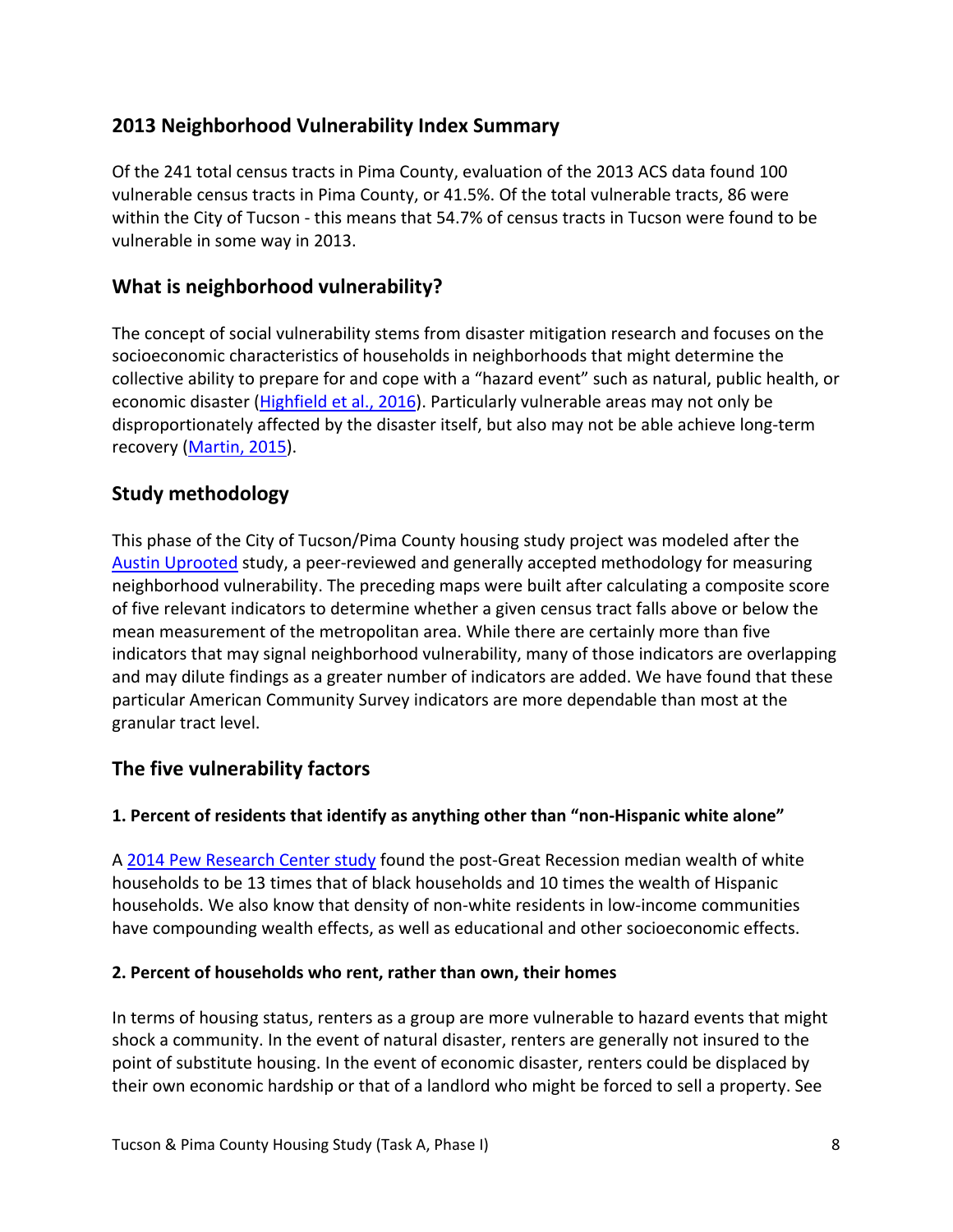this Making Action Possible (MAP) dashboard article for more information about how renters fare in housing affordability in Tucson.

#### **3. Percent of residents aged 25 and over who lack a four‐year bachelor's degree or higher**

Workers lacking a college degree are more likely to be unemployed, or to be employed in lower-wage, part-time, or seasonal jobs. This employment situation makes these workers particularly vulnerable to mass job loss and other economic events. The MAP dashboard has a deeper analysis of educational attainment in the Tucson area.

#### **4. Percent of households with incomes below 80% of Area Median Income (determined by HUD)**

Acknowledging that income is not wealth, households with incomes below median income are known to be more cost-burdened, thus sensitive to variable housing costs and other economic shocks. The MAP dashboard has a detailed analysis of **housing cost burden** phenomenon.

#### **5. Share of children that live in households below the official poverty line**

Household type plays a role in vulnerability, particularly when coupled with other indicators such as low‐income or lack of college degree. One point of concern is whether families most vulnerable to displacement have difficulty finding alternative housing, which is more often the case in families with children. The MAP dashboard also has a detailed analysis of poverty rates in Tucson, including in families with children.

#### **The composite score**

A vulnerable census tract meets two conditions: 1. it has three or more vulnerable factors, and 2. it has a composite score greater than zero.

Each of the five vulnerability factors was evaluated individually on whether its measurement fell above or below the mean of the metropolitan statistical area (Pima County). When a factor is above the mean, the tract is considered vulnerable for that factor. Each tract is then evaluated based on its number of vulnerable factors; if a tract has three or more vulnerable factors, it meets the first condition for vulnerability. Finally, the five factor scores are averaged across each tract for a composite score, with each factor weighted equally in the composite score. A tract is considered vulnerable when the composite score is more than zero; the greater the composite score is above zero, the greater the magnitude of vulnerability in that tract.